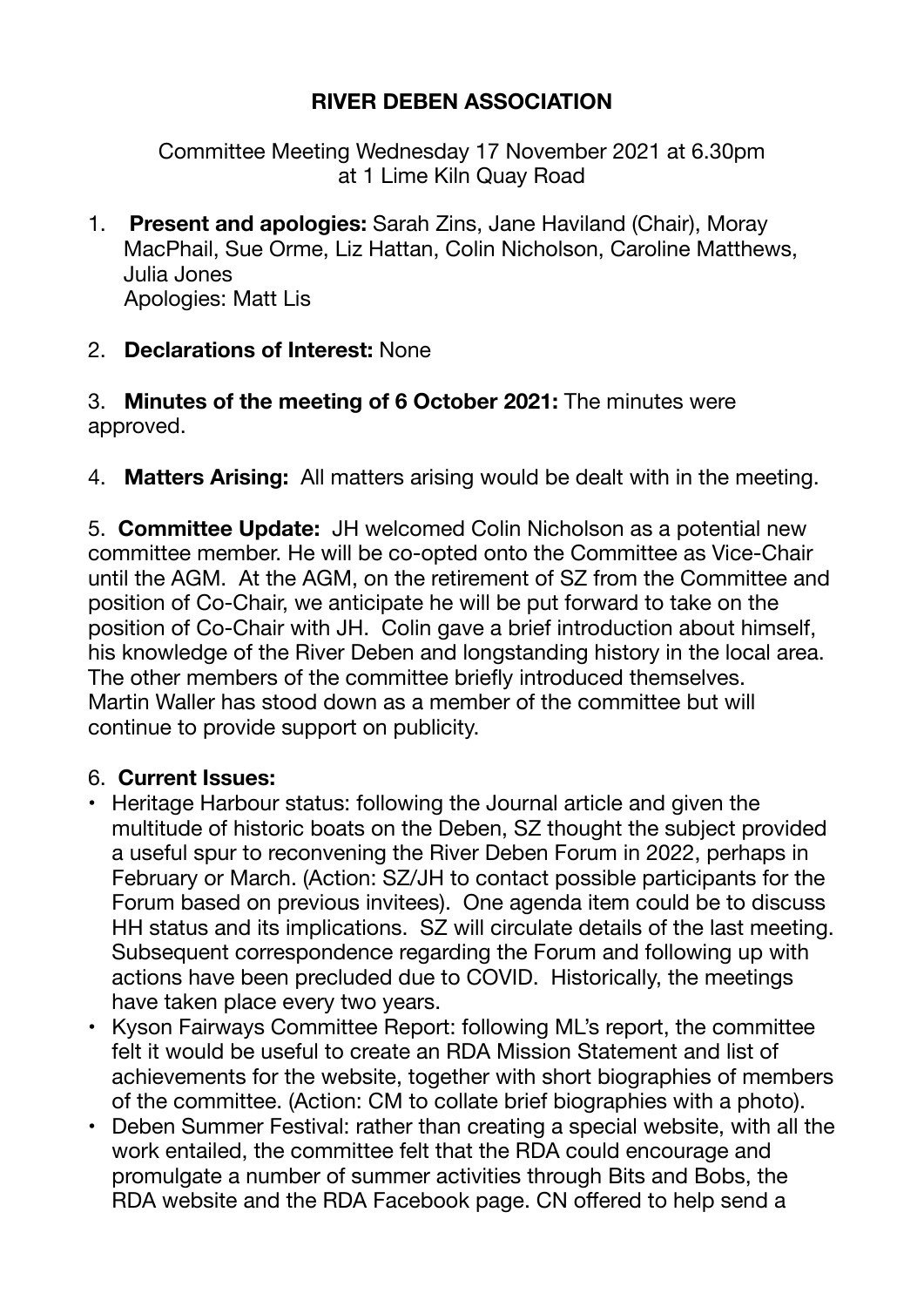letter out to schools, in advance of the 2022 summer term, about summer holiday activities.

• Dredging and Deposit Licences: SZ felt these were matters for the DEP or the KFC and other fairway committees. Applications for dredging licences are complex and regulated by the Marine Management Organisation (MMO). The problem could be an agenda item at the proposed RDA Forum. Tam Grundy has a dredging permit.

# 7. **Revision of DEP Plan and Report on FC1:** No developments to report.

8. **Report from Nature and Conservation Sub-Committee:** There hadn't been a meeting of the sub-committee since the last RDA Committee meeting.

- Effluent Discharges into Rivers: LH reported that the Rivers Trust website showed 40 sewage spills over 18 hours in the Deben. The East Anglian Daily Times has publicised the Rivers Trust's report on the "State of Our Rivers".
- Councillor O"Nolan has been in touch about river testing and has already carried out some tests to detect ecoli and nitrates. The recently enacted Environment Act puts a legal duty on water companies to reduce the impact of sewage discharge. LH offered to write an article for the next magazine on the health of the river.
- Updates: the Essex and Suffolk Rivers Trust are looking for 6 volunteers to help survey the upper Deben between March and October next year for river fly and respective habitat. There will also be another project for tree planting and potentially some research regarding native and invasive species. LH is looking to convene a meeting with SWT about River Wardens and training.
- Wild Swimming protocol: we aim to have a short document in place before next spring regarding safely issues and how to keep the river safe for all users. We will not necessarily be advocating wild swimming itself.

9. **Journal and Magazine:** JJ was complimented on the book launch party to which Magazine contributors and the RDA Committee were kindly invited. The deadline for articles for the next edition will be 31 January 2022. Not many copies had been sold (as opposed to distribution to members) so fewer would be printed next time.

There would shortly be a Journal article on recent books about the Deben. JJ will, at some point, prepare an Index of past Magazine articles.

### 10. **Planning Applications:** Recent applications had not been relevant to the RDA.

There are two consultation documents from East Suffolk Council; one is on walking and cycling and may concern us. There is no mention of the Coastal Path in the consultation document. It might be a useful question for James